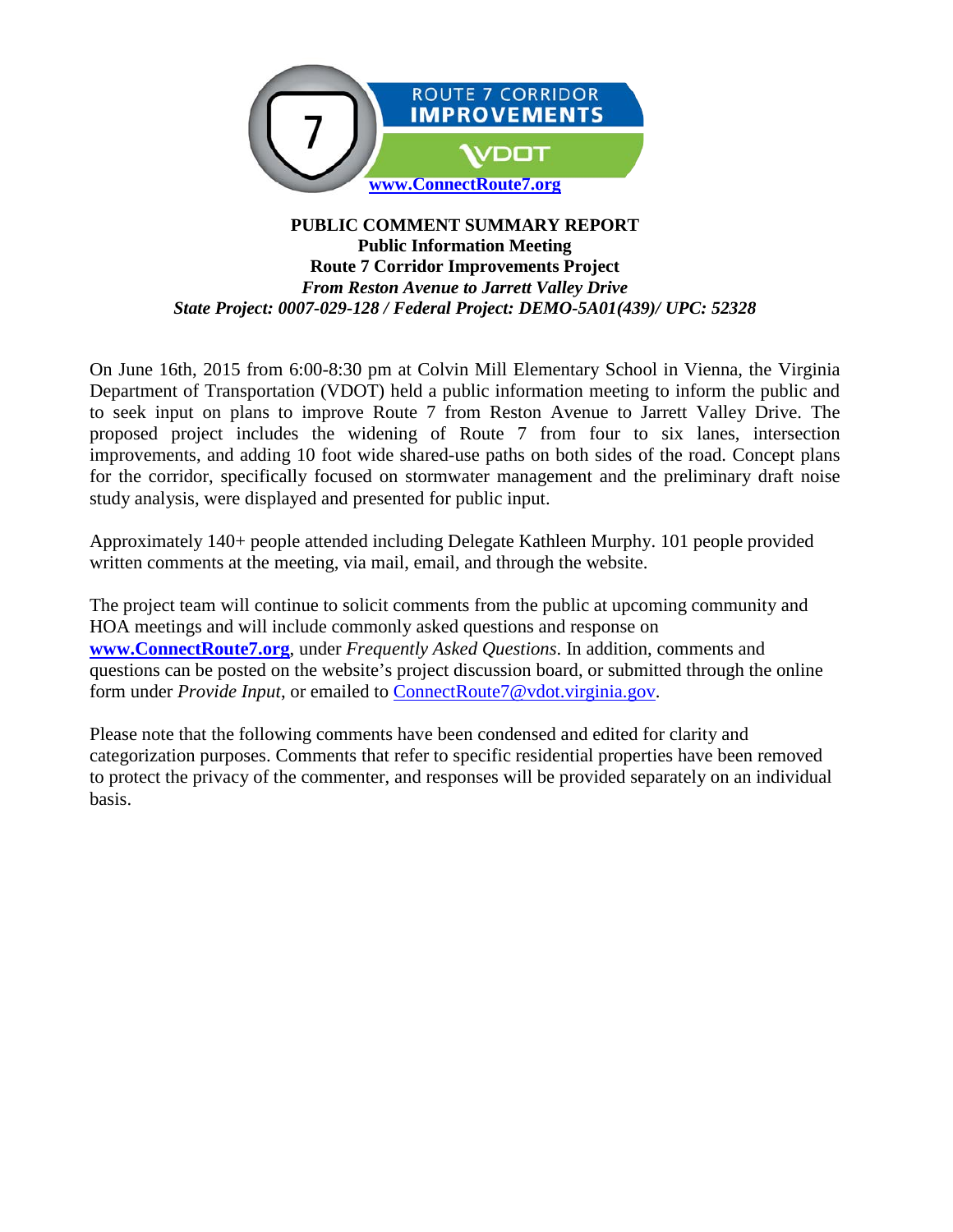# **SUMMARY OF COMMENTS AND RESPONSE**

# **1. BICYCLISTS & PEDESTRIANS**

Comments were received both in support of and against providing the 10 foot shared-use path on both sides of Route 7 for bicyclist and pedestrian access as part of the Route 7 Corridor Improvements Project.

#### **Comments Received:**

- I'm excited about the bike lanes from Tyson's to Loudon county. Good job on the project.
- Bike paths on both sides of route 7 are a waste of taxpayer's money, raising bicycles to a priority over other government expenditures. I hear no one outside of county government is in favor of this.

#### **Response:**

Shared-use paths are proposed on both sides of the Route 7 to be consistent with Fairfax County's Comprehensive Plan 2013 edition (for details on county's plan visit [http://www.fairfaxcounty.gov/dpz/comprehensiveplan/\)](http://www.fairfaxcounty.gov/dpz/comprehensiveplan/). The Route 7 project team is working closely with Fairfax County to ensure that all proposed improvements are aligned with the county's bicyclist and pedestrian master plan. Shared-use paths, along with Fairfax County transit, will provide multi-modal travel options for citizens for potential commuting, as well as for recreational use, to reach their destinations primarily without the use of a vehicle.

# **2. TRANSIT**

# **Comments Received:**

- Thank you for redesigning intersections so they don't preclude through high quality transit.
- Consider adding more bus pulloffs or turn arounds to ensure robust use of the transit option by local residents.
- Have advisory group meet the BRT-on-Route 7 group, planning BRT from Spring Hill metro eastward. Need to know implications & transition issues.
- I am concerned about the bus stop between Atwood and Stokley. Because it's not near a corner, bus riders must walk down Rte 7 to access the bus stop. It's very dangerous.

#### **Response:**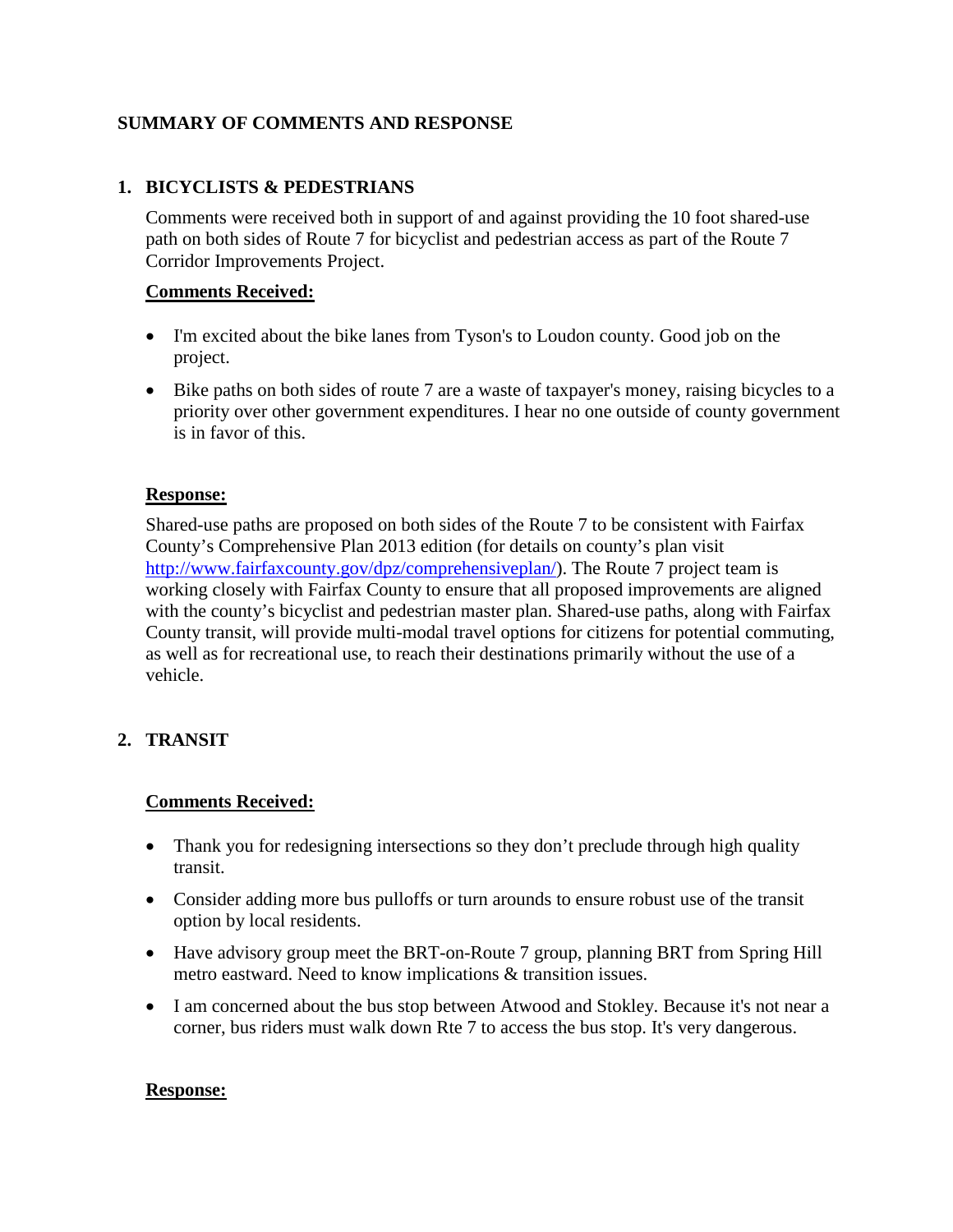According to feedback received from Fairfax County Transit, bus operators are opposed to using bus pulloffs due to difficulties of exiting the pulloffs during peak travel times. Due to the additional ROW and landscaping impacts and the lack of support from operators, the bus pulloffs will not be pursued as part of this project. The relatively low population density of the project corridor and the current low bus ridership does not support the need for light rail or Bus Rapid Transit. For more information regarding the transit study on Route 7 from the Dulles Toll Road to Alexandria, please visit:<http://www.envisionroute7.com/>

The Route 7 project team is actively working with Fairfax County Transit to relocate bus stops to better serve the ridership and to promote pedestrian crossings at signalized intersections.

# **3. SOUND BARRIER WALL**

Comments were received expressing concern about the presence and location of noise walls present in the Draft Preliminary Noise Analysis discussed at the meeting. The construction of sound barrier walls throughout the corridor was requested by the majority of the residential neighborhoods along Route 7 to mitigate additional noise created by the projected increase in future year traffic.

# **Comments Received:**

- As a resident of Piney Run Meadow, I fully support the installation of a Noise Mitigating wall for all properties of Piney Run Meadow along Route 7 as identified in VDOT segment C1.
- Regarding the noise wall, the higher the better!
- Very worried about the introduced noise. Hope to have a sound barrier built between Jarret Valley Drive and Old Ash Grove.
- Really concerned about the current noise levels and the future traffic. Definitely need a sound wall to mitigate the problem.
- Requesting reevaluation of Noise Wall locations (intersection of Route 7 and Reston Parkway, Estates of North Hills)
- Please conduct another noise study with receptors at different locations (along Route 7 near Water Pointe)
- Please reconsider incorporating a sound barrier along (various stretches of) Rte 7.
- Revisit all methods and assumptions you used to prepare your design assumptions with an eye toward doing what is best for the community.
- I am writing to express my concern regarding increase in traffic noise due to expansion of Route 7.
- VDOT should conduct a new study of noise on the western end of the project.
- Concern that the sound from the Dulles Access Rd is not being considered in the noise study.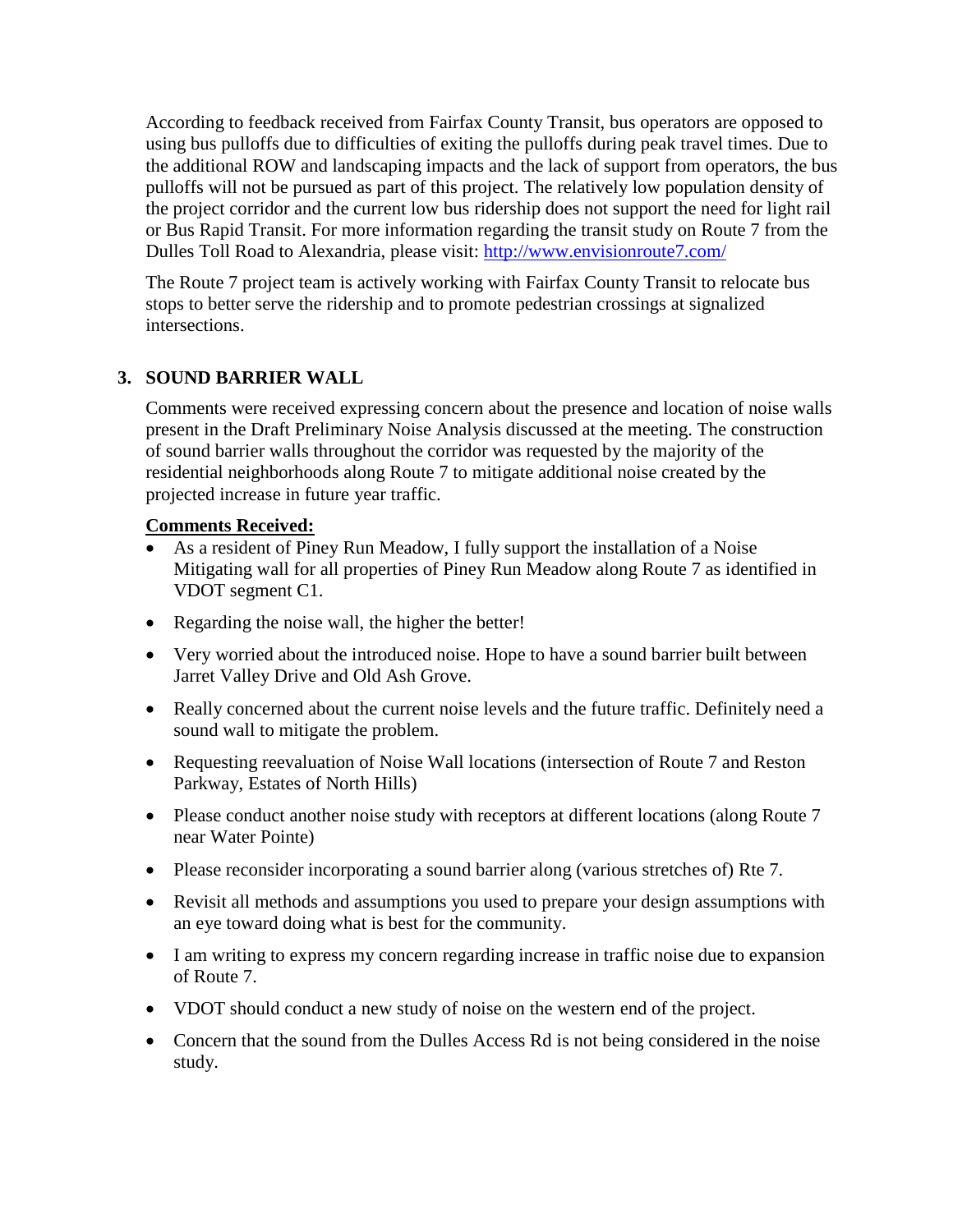- There is significant noise already from Route 7. With an increase in traffic, it will become even harder to enjoy my backyard.
- We are concerned about the level of noise and pollution along Route 7.
- Really concerned about the current noise level and the future traffic. Definitely need sound barrier wall to mitigate the problem
- Very worried about the introduced noise along the corridor.
- Avoid boredom for driveway by making sound walls varied & as natural-looking as possible. Have a contest for local branding – as with musical instruments to honor the local nature park for the performing arts.
- For the soundwalls at Reston Parkway to Bishopsgate, specifically near Meadowlook Ct: Build it high, high, high and thick, thick, thick. This expansion is distressing.
- Noise at Riva Ridge will be greater. Request sound barrier be provided. Can Riva Ridge be closed to traffic and noise barrier be placed?
- It doesn't look as though a sound wall is being constructed to protect Shouse Village. We are already getting crush by road noise from the Toll Road as we do not have sound wall protection.
- I am writing you to voice my disappointment and strong opposition to the design assumptions you have made for the Route 7 Widening Project regarding noise abatement walls.
- It is my understanding that the section between Reston Ave and Reston Parkway traveling from Sterling/Drainsville towards Tysons Corner was not selected for a Sound Barrier. The neighborhood just east of us was selected for a sound barrier. This makes no sense. Cars will be traveling in proposed 6 lanes just as fast on both sides of Reston Parkway, Route 7, Horserun. Please reconsider this decision and study it more closely. Thank you.
- We are concerned about the increased level of noise and pollution as traffic increase with route widening (HOA of Middleton)
- I want a noise wall built near Colvin Meadows Lane.

Noise walls are constructed for sound attenuation only, and will not affect air quality, protect physical structures, nor prevent access to private property. As part of the Environmental Assessment required by Federal Highway Administration (FHWA), the project team is currently evaluating potential affects that the proposed improvements would have on noise for the properties along Route 7. The documentation concerning Noise Walls presented at the Public Information meeting was the Draft Preliminary Noise Analysis. The project team is working on further analysis, the results of which will be presented at the Public Hearing scheduled for late fall this year. Motifs for the noisewall will be determined at detailed design at a later date.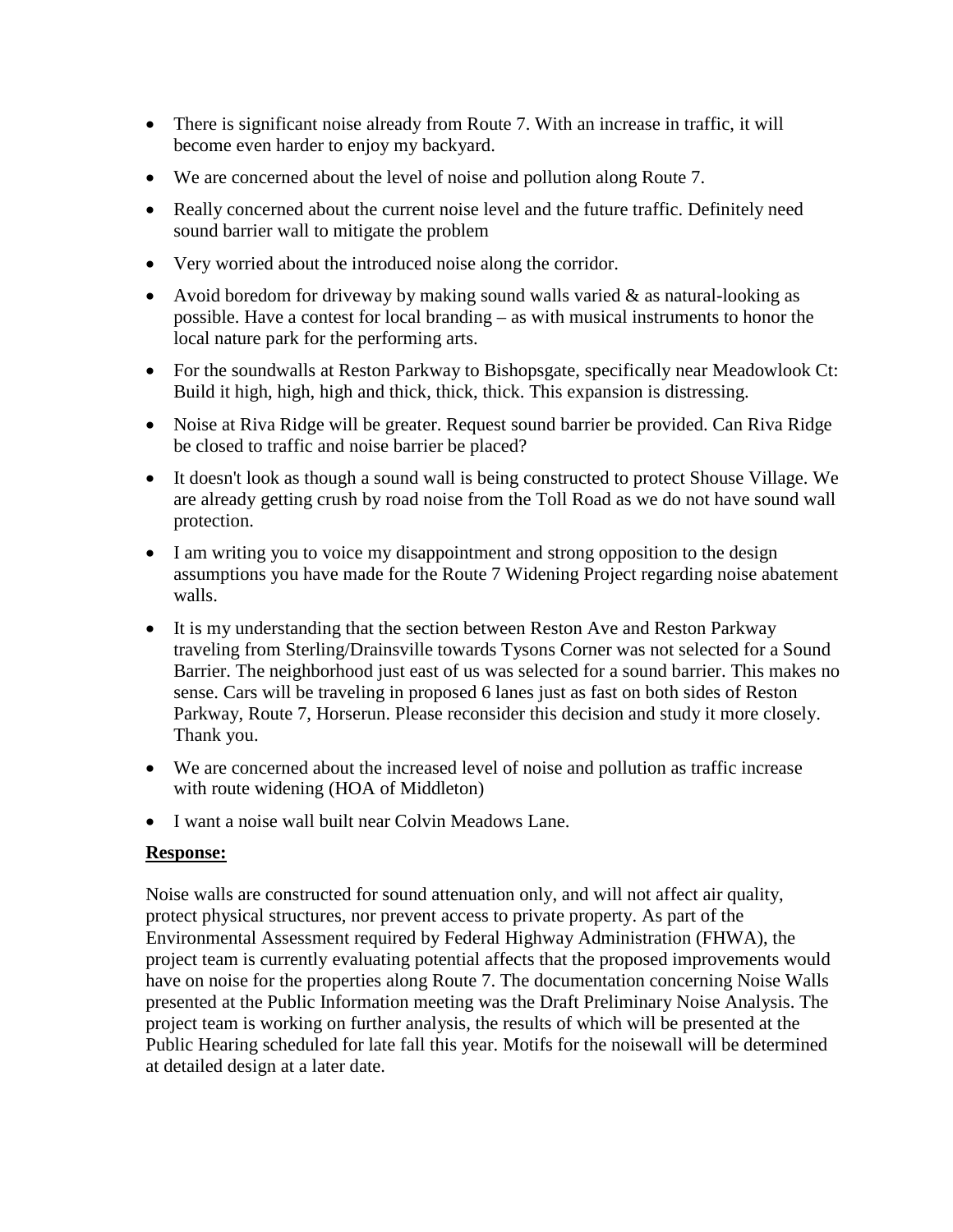Please note that eligibility for new sound barrier walls is based on federal and state criteria that determine whether a property is considered impacted by future noise levels as projected to 2040, the project design year, and whether a sound barrier wall is reasonable and feasible. We encourage you to learn more about the evaluation process by viewing the video at the following link:<http://www.virginiadot.org/projects/pr-noise-walls-about.asp>

# **4. STORMWATER MANAGEMENT**

Comments were received regarding the locations of the proposed stormwater management ponds and potential flooding.

# **Comments Received:**

- Please consider the negative effects on neighborhoods if open spaces are removed and replaced with stormwater management ponds.
- The planned stormwater management pond at Towlston Road (Outfall 10) will have a significant negative impact on the Towlston Meadow community and property by eliminating one of the community's only green spaces. The proposed location already requires significant piping to transport water runoff since the site is at a high point in the area. We urge consideration of alternative sites, such as the northeast corner of Towlston & Rt. 7, which is currently unused and of considerably greater size, so as to minimize the impact on existing residents at comparatively little cost. The marginal cost to adding pipes into an outfall area already heavily reliant on piping for its functionality is far outweighed by the benefit to the community who uses that area daily for a broad range of uses. The loss of the trees and berm that currently provide a visual break between the community and Route 7, in combination with the loss of six acres of green space, would create a considerable loss in property value to not only the houses that currently back onto the meadow, but also to the entirety of Towlston Meadow's homeowners, all of whom will lose the benefit of space that has been enjoyed by the community since its inception. This loss in value is likely to far exceed the cost of alternative placement of the stormwater management basin.
- I would like to strongly urge VDOT to consider using the huge empty Covance space across Rt. 7 for the retaining pond. Your proposed site in Towlston Meadows removes one of the few green spaces that neighborhood has.
- See the emails from Barabara Favola with pictures of erosion at the Stormwater outfall in Shouse Village.
- As a property owner in Towlston Meadows, I wish to express my deepest concern about plans to build a wet pond adjacent to my property.
- I live on Stokley Way and object to the planned stormwater management pond at Towlston Road (Outfall 10).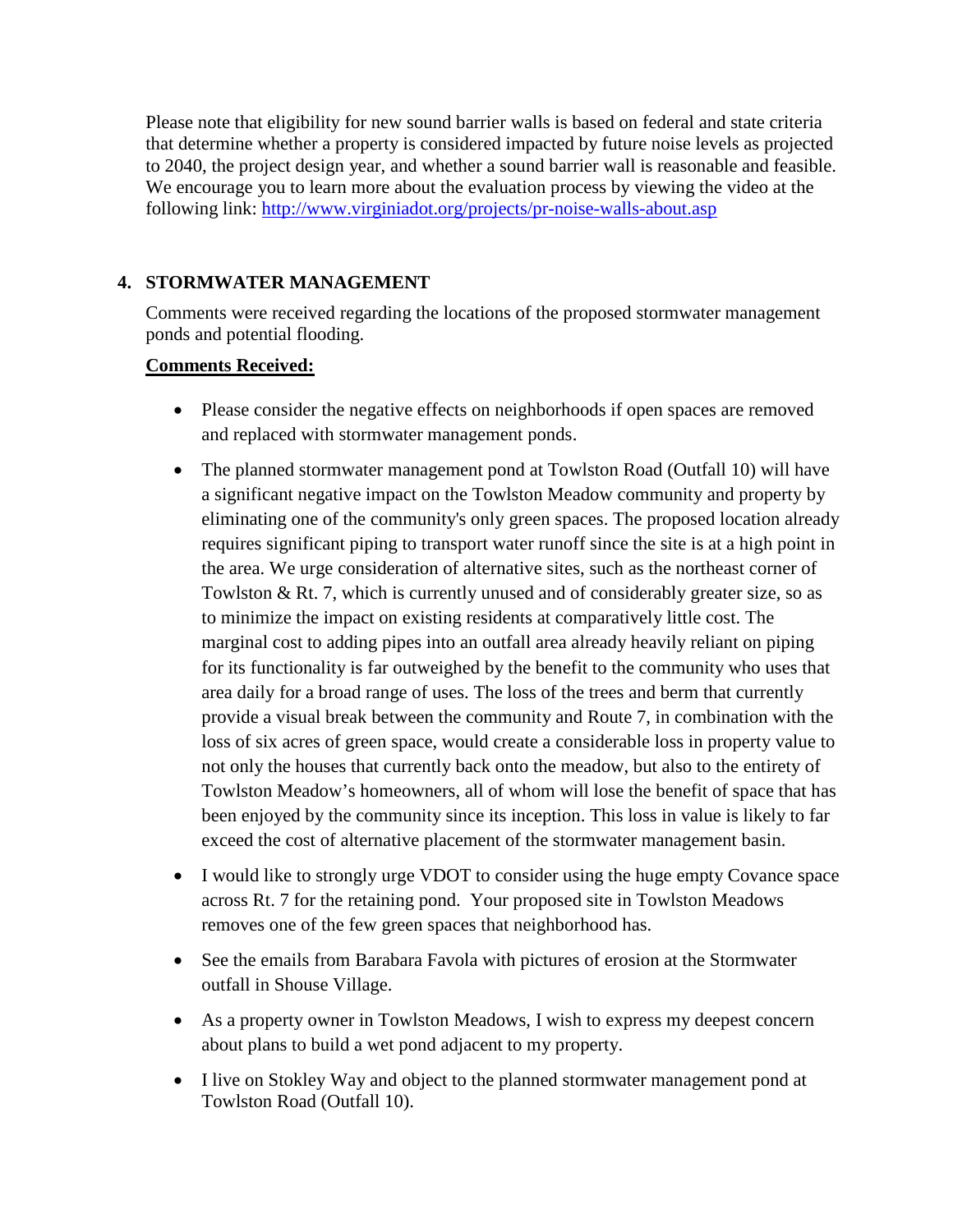Each Stormwater Management facility situation is unique. Locations are selected at existing outfalls and low points in topography. All SWM facilities are designed and located to minimize impacts to existing wetlands, streams, and private properties, while meeting Federal and State environmental regulations as well as being conscientious to cost of construction and maintenance. For more information on VDOT's general approach to SWM design please view the following video:

[http://virginiadot.org/programs/stormwater\\_management.asp](http://virginiadot.org/programs/stormwater_management.asp)

Previously we had assumed the soil on the Covance property in the northeast quadrant of the intersection of Route 7 and Towlston Road was contaminated due to the previous use of the property by Hazelton Labs. Therefore this location was not considered as a viable option for a SWM pond. After meeting with the Towlston Meadows HOA on February 4, 2016, we directed our Environmental section to evaluate the portion of the Covance property for levels of contamination. This area was evaluated and found to have low lead levels which allowed us to move the pond from the southwest quadrant (Towlston Meadows HOA) property to the northeast quadrant (Covance property). The new location of the stormwater management pond has been incorporated into our design.

Fairfax County is working with Shouse Village to address the current erosion at the outfall in Shouse Village. In terms of the Route 7 project impacts, by regulation, VDOT is required to prove that the runoff rate of the water exiting from the proposed SWM pond is equal or less than the pre-construction runoff rate for the 10 year storm for manmade outfalls. This is the water quantity portion of the SWM using energy balance design for the channel protection criteria. This means that the Route 7 project is obligated to not make the existing erosion worse, but the Route 7 project is also not obligated to repair an existing problem that the project did not cause.

# **5. ACCESS MANAGEMENT/TRAFFIC**

Comments were received regarding providing access to and from Route 7, elimination of median openings, and new intersection designs. Additionally, comments were received regarding lowering the speed limit along the Route 7 corridor

# **Comments Received:**

• Please consider lower the traffic speed limit of this section. 55 mph is way too high for an urban road with pedestrians. Nobody feels safe walking beside 6 lanes of traffic running at highway speed.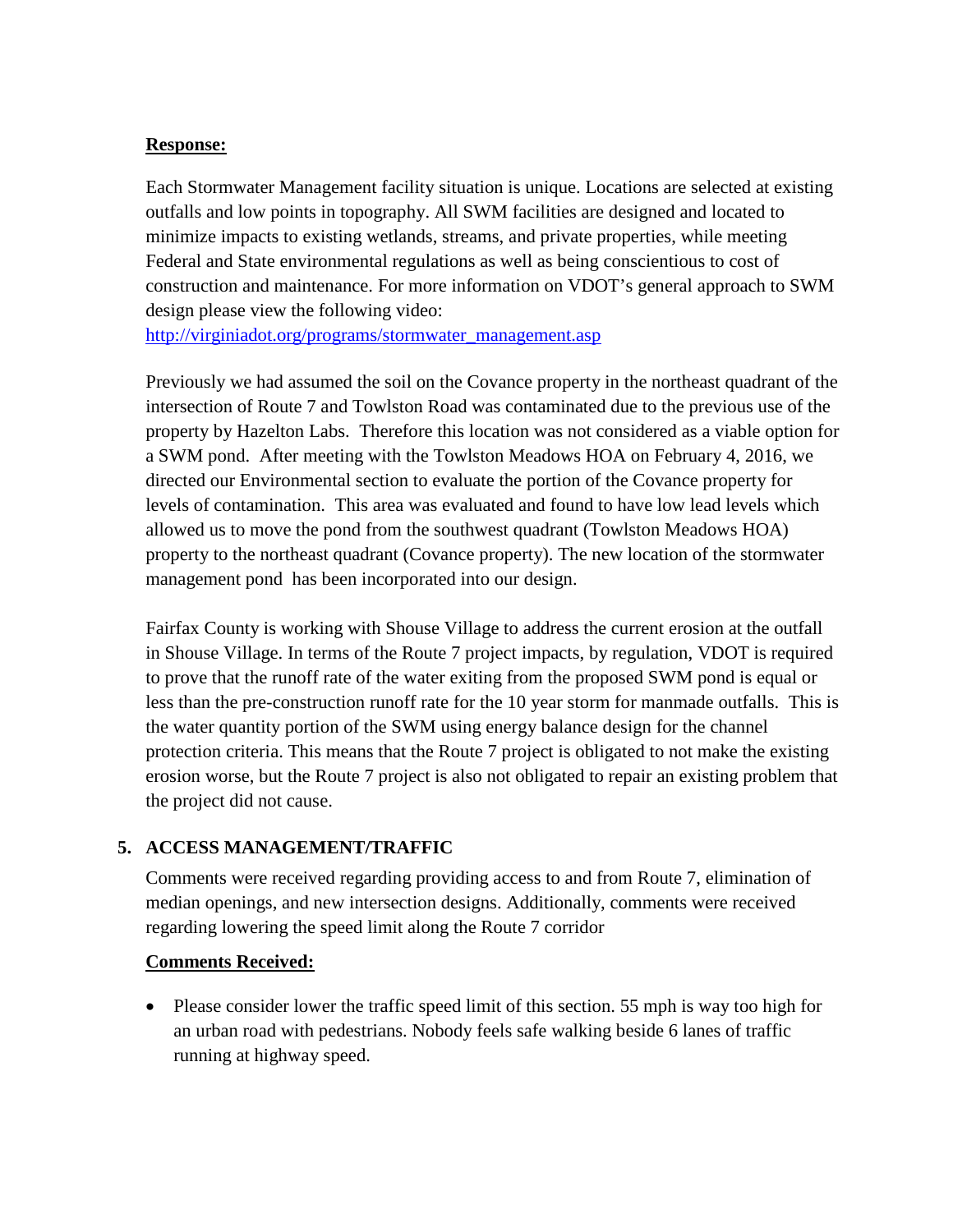- Need to continue to allow left turn onto Trotting Horse from Rte 7 EB. Need to have Forestville/Beulah signal operate simultaneously the way it used to be.
- I would like the left-turn cut through at the median to be closed. It's not safe to cross three lanes of fast moving traffic. The light at Forestville is a safer alternative to cross traffic.
- I support closing a many median left-turn cut throughs as possible to increase safety.
- I would like for the cut throughs onto Faulkner and Trotting Horse to be closed at the median to left-turning traffic. It's not safe for drivers to stop in the middle of a six lane road. Faulkner is at the bottom of a long hill and cars are moving especially fast. The Trotting Horse cut through is so close to Forestville Drive that it isn't necessary. It's not safe for cars to be cutting across three lanes of fast moving traffic from a dead-stop.
- Please consider closing the left turn lane onto Faulkner Drive from Route 7. It's too dangerous to be crossing three lane of fast moving traffic.
- I think the cut throughs on route 7 at Trotting Horse and Faulkner should closed so that cars can't turn left across traffic. This would be dangerous.
- We would like to propose that the intersection of Trotting Horse Lane and Leesburg Pike be permanently closed. The current design shows this becoming a right-in right-out only intersection without a signal. The convenience benefit for the Locust Hill subdivision is negligible given there is a signaled intersection at Forestville Dr. and Leesburg Pike one block away. The current design will require residents to use the Forestville Dr. and Leesburg Pike signal to make a left turn onto the eastbound side. We feel the benefits for safety and traffic flow far outweigh arguments for keeping the Trotting Horse Lane and Leesburg Pike intersection open for right turn only given the signaled intersection one block away at Forestville Dr.
- Departing Riva Ridge, desiring to go Eastbound, must currently travel to Amanda  $&U$ turn. Appears that U-turn is allowed under proposed. Problem @ rush hour/morning and evening, negotiating and u turn without a light. If Utterback Store must be used this adds a mile of extra driving and backtracking and a long wait to get to the lane. Propose a protected U-turn lane?
- Please consider making improvements to Atwood Dr. Much traffic will be diverted to Atwood from our neighborhood because of the changes to Stokley. Atwood is dangerously narrow with limited visibility.

As part of the Route 7 Corridor Improvements Project, no complete access to Route 7 will be eliminated. The existing median crossover at Trotting Horse Lane will be closed, but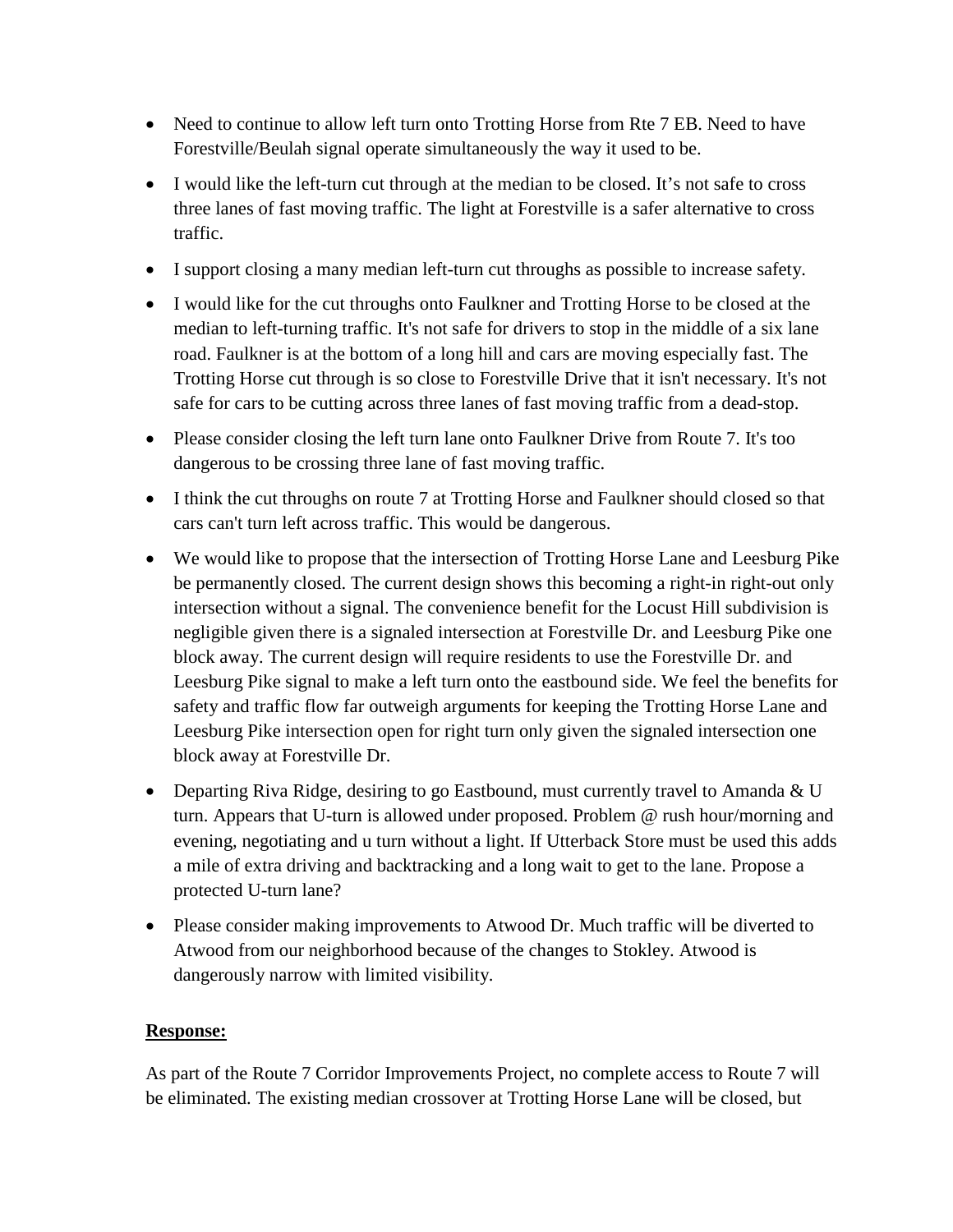vehicles will still be able to enter and exit Trotting Horse Lane from westbound Route 7. Completely closing off Trotting Horse Lane's access to Route 7 will cause excess cut through traffic on Fairpine Lane (Wolftrap Green HOA), which is not equipped to handle the amount of redirected traffic from Trotting Horse Lane and the Locust Hill community. Similarly, Falkner Drive is a major access point to Route 7 for the Locust Hill community and complete closure will cause undue hardship for this community.

To go eastbound from Riva Ridge, there are two options with our proposed design. One is to make a U-turn at a dedicated left turn bay at Bishopsgate Way which is unsignalizd. The second is to a little further west to Utterback store Road which is signalized and a dedicated U-turn bay has been provided as part of our design our design.

In regards to the speed limit issue, Route 7 is classified as a regional principal arterial roadway based on Federal Functional Classification criteria. The posted speed limit of 55 mph is consistent with other similarly classified roadways in Northern Virginia such as Route 28, north of Route 66, and Route 50, west of Chantilly. The length of the posted speed limit transition from 55 mph to 45 mph from the intersections of Wolftrap Run Road to Jarret Valley Drive is also within the typical range for corridors of similar characteristics.

The Route 7 Corridor Safety Study completed in 2013 showed that drivers' operating speeds during free–flow conditions often exceeded the posted speed limits. Many people assume that reducing the posted speed limit will cause speeding motorists to slow down, but studies have shown that motorists tend to drive at the speed they perceive appropriate for the conditions of the roadway. When determining speed limits, engineers attempt to set a realistic limit that the majority of drivers will obey and that can be reasonably enforced. One of the recommendations from the safety report is for local police to increase regular speed enforcement on the study corridor and whenever possible to implement education-related activities. For more information, Please visit the following link: <http://www.virginiadot.org/info/faq-speedlimits.asp>

# **6. WIDENING ALTERNATIVES**

A number of alternatives to the widening of Route 7 were received.

# **Comments Received:**

- Widen all the one lane bridges to fix bottle necks that prevent the use of alternative routes (e.g., Hunter Mill, Walker Road, Springvale Road, etc.)
- Widen and straighten Georgetown Pike instead. I realize it will upset some wealthy folks but it will take pressure off the Tysons area and there is plenty of land to spare.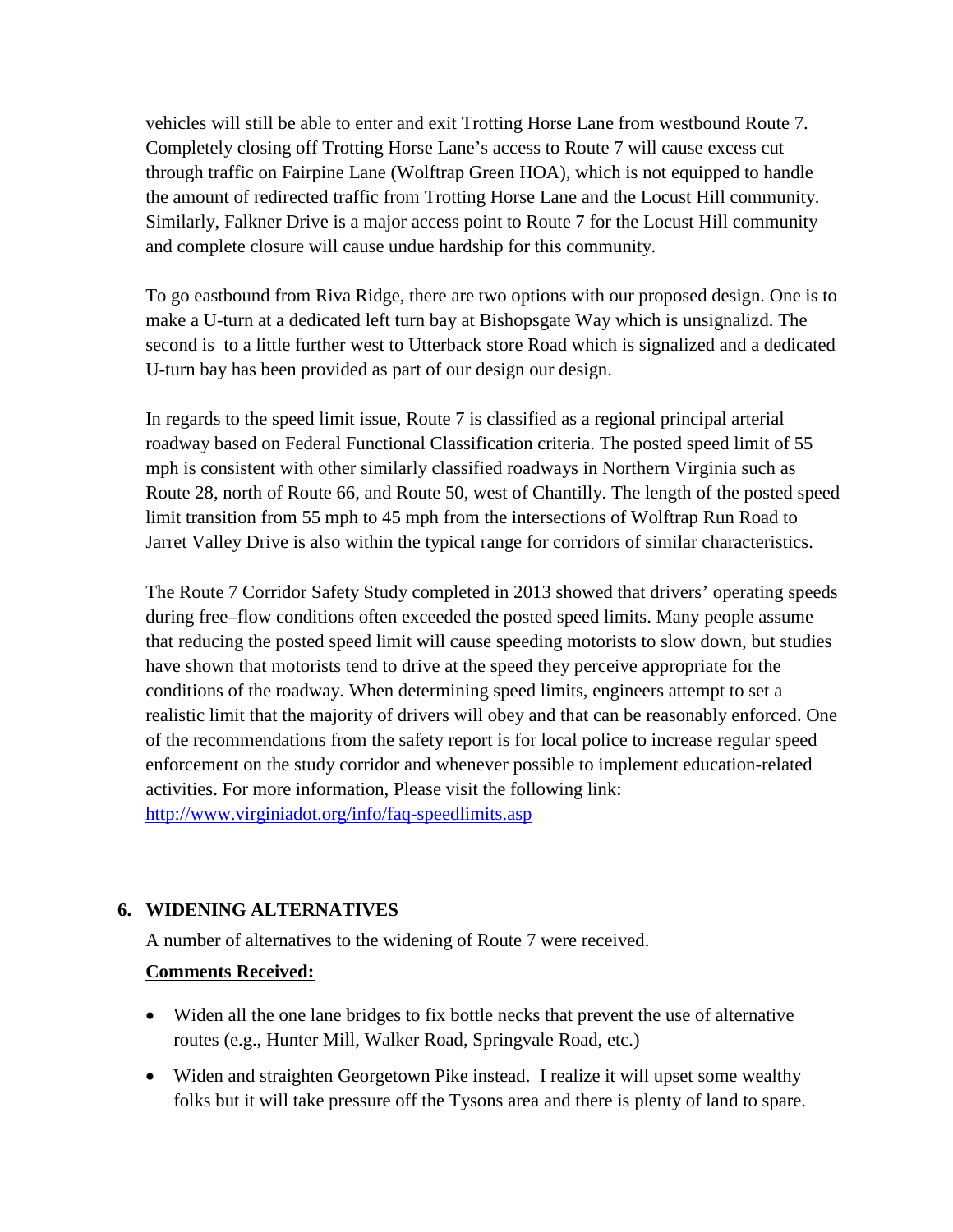- Use the airport lanes as express lane (I do not mean toll lanes, I mean lanes for folks who do not need local exits). Those lanes are mostly empty at the rest of the Toll Road is congested.
- Remove the toll from the Toll Road. People use Route 7 to commute in from Ashburn in order to avoid tolls. That puts pressure on local roads instead of roads better situated to handle this kind of traffic.
- Stop building. Northern Virginia continues to build when the infrastructure cannot handle to expansion. One fix is to stop building. Current homeowners will appreciate it because scarcity will increase their home values.
- More public transportation alternatives.
- Create a Silver Line stop and/or park and ride lot in the middle of nowhere and create a massive parking facility. Currently there are few public transportation alternatives, as folks have no way of getting to the current silver line stations as there is no place to park.
- Were traffic volumes based on multi-modal travel in Tysons & Rte 7 (west) areas? What model assumptions were made about toll costs & % diverted traffic to/from Rte 7?

The Route 7 Corridor Improvements Project adheres to the Fairfax County's Comprehensive Plan 2013 edition (for details on county's plan visit

[http://www.fairfaxcounty.gov/dpz/comprehensiveplan/\)](http://www.fairfaxcounty.gov/dpz/comprehensiveplan/). The traffic projection data used on this project comes from the Metropolitan Washington Council of Governments (MWCOG) traffic model, which includes future growth projections based on land use models that include zoning and future anticipated roadway improvements. It accounts for future toll cost increases and possible diversion of traffic based on toll cost. Multi-modal travel has been accommodated in the projection model. All traffic signal timing at signalized intersections will be coordinated throughout the corridor to favor Route 7 traffic to allow maximum throughput. A dedicated bus lane was studied during the project's planning stage, but was not pursued due to Route 7's relatively low population density within the project limits and its low existing ridership numbers. Similarly, a light rail line would also not be supported by the existing population density. By constructing shared-use paths, crosswalks at signalized locations and relocating bus stops at safer locations, the public will have traveling options besides motor vehicles for a true multimodal corridor.

MWAA (Metropolitan Washington Airport Authority) is the governing body that controls the toll rates for the Dulles Toll Road. While VDOT coordinates closely with MWAA, the decisions regarding toll rates are made independently by MWAA.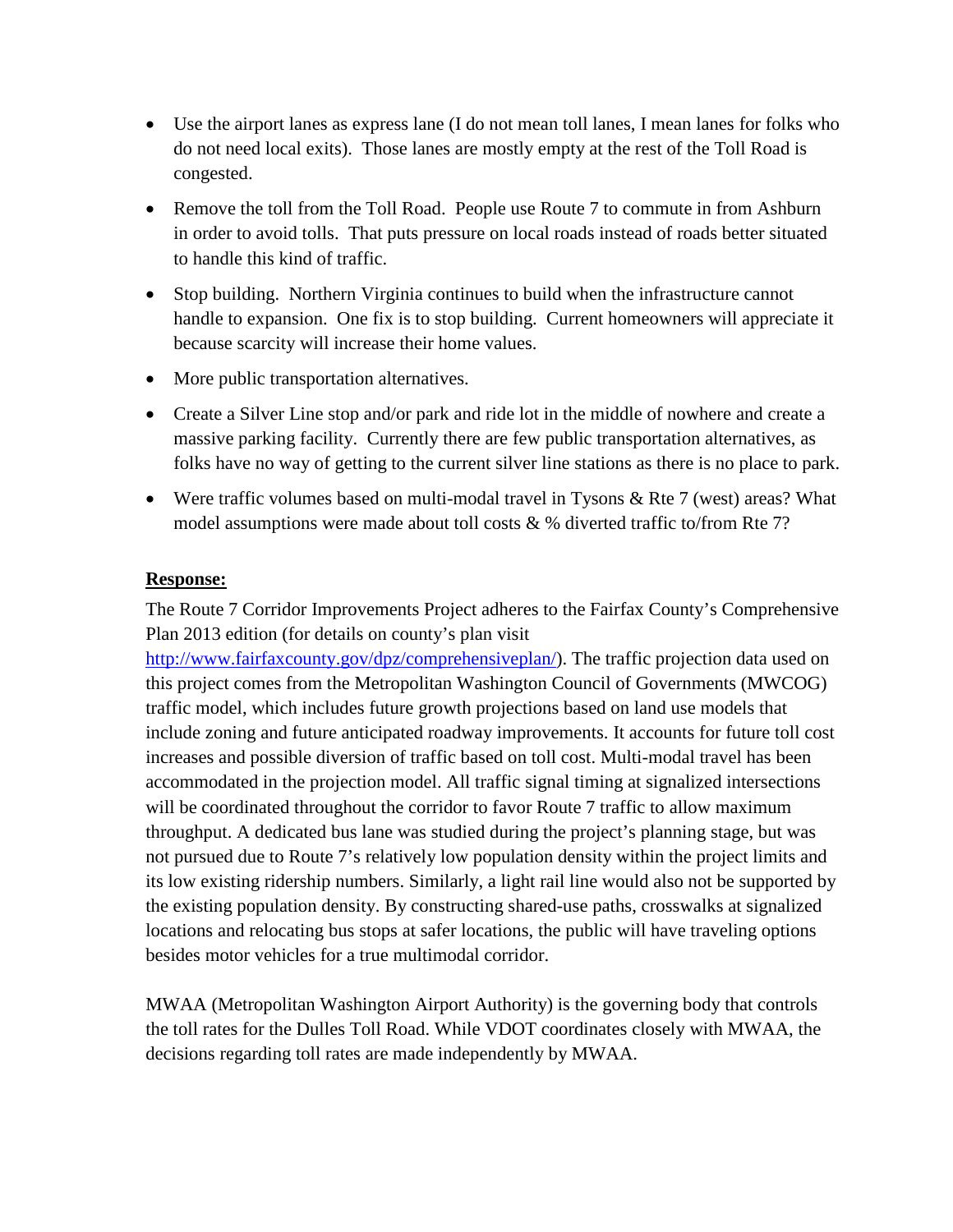#### **7. CONSTRUCTION**

A comment was received regarding construction.

#### **Comment Received:**

• Please show on maps proposed construction staging areas.

#### **Response:**

The construction staging areas will be established and negotiated by the contractor after the project has been awarded for construction. The locations of the staging areas are not determined in the design phase of the project.

# **8. SPECIFIC COMMUNITY OR PROPERTY REQUESTS**

The following community or property specific comments were received regarding the proposed Route 7 Corridor Improvements Project.

# • **PINEY RUN MEADOW**

- o As a resident of Piney Run Meadow, I fully support the installation of a Noise Mitigating wall for all properties of Piney Run Meadow along route 7 (south side) as identified in VDOT segment C1.
- o 23 Comments were received regarding the above issue.

# **Response:**

Thank you for your support. Please keep in mind that the documentation concerning noise walls presented at the Public Information meeting was the Draft Preliminary Noise Analysis and is subject to revisions.

# • **FAULKNER DRIVE**

- o I would like the left turn cut through at the median to be closed. It's not safe to cross three lanes of fast moving traffic. The light at Forestville is a safer alternative to cross traffic.
- o I would like for the cut throughs onto Faulkner and Trotting Horse to be closed at the median to left-turning traffic. It's not safe for drivers to stop in the middle of a six lane road. Faulkner is at the bottom of a long hill and cars are moving especially fast. The Trotting Horse cut through is so close to Forestville Drive that it isn't necessary. It's not safe for cars to be cutting across three lanes of fast moving traffic from a dead-stop.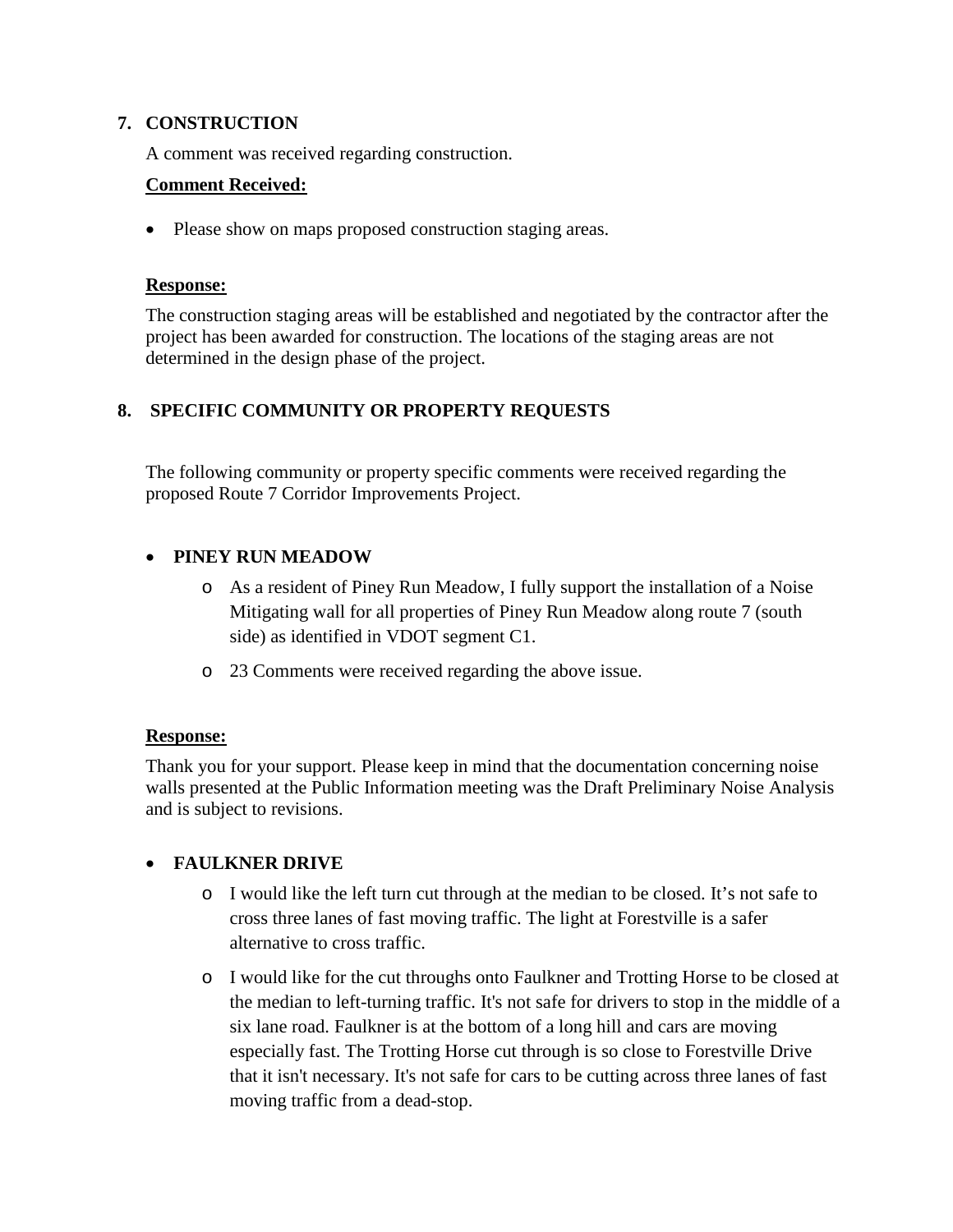- o Please consider closing the left turn lane onto Faulkner Drive from Route 7. It's too dangerous to be crossing three lane of fast moving traffic.
- o I think the cut throughs on route 7 at Trotting Horse and Faulkner should closed so that cars can't turn left across traffic. This would be dangerous.
- o Need to continue to allow left turn onto Trotting Horse from Rte 7EB.

As part of the Route 7 Corridor Improvements Project, no complete access to Route 7 will be eliminated. The existing median crossover at Trotting Horse Lane will be closed, but vehicles will still be able to enter and exit Trotting Horse Lane from westbound Route 7. Completely closing off Trotting Horse Lane's access to Route 7 will cause excess cut through traffic on Fairpine Lane (Wolftrap Green HOA), which is not equipped to handle the amount of redirected traffic from Trotting Horse Lane and the Locust Hill community. Similarly, Falkner Drive is a major access point to Route 7 for the Locust Hill community and complete closure will cause undue hardship for this community.

# • **WOLF TRAP WOODS**

- o Please avoid clearing any woods along the south side of Route 7. Do not build a pond between the McLean Bible Church and Laurel Hill Rd. Thank you.
- o VDOT: Instead of cutting down a lot of big old trees at the southeast corner of the intersection of Route 7 and Wolf Trap Run Road in order to build a storm water management pond, VDOT should find a more environmentally friendly solution like burying a storm water management vault beneath the road(s). This would preserve the natural beauty of the trees and also help combat global warming. Please do not cut down these trees!!

#### **Response:**

There is ongoing coordination between the Route 7 project team, FCDOT, and Wolf Trap Woods Homes Association to address the proposed location of the stormwater management pond. Please keep in mind that underground storage facilities require more frequent maintenance and are expensive to construct. The overall lifetime cost of an underground storage facility is triple the cost of a wet pond. In addition, trees removed during construction cannot be replaced directly on top of the facility as tree roots would cause damage to the underground storage units. Only grass could be planted on top of the facility for ease of access for maintenance.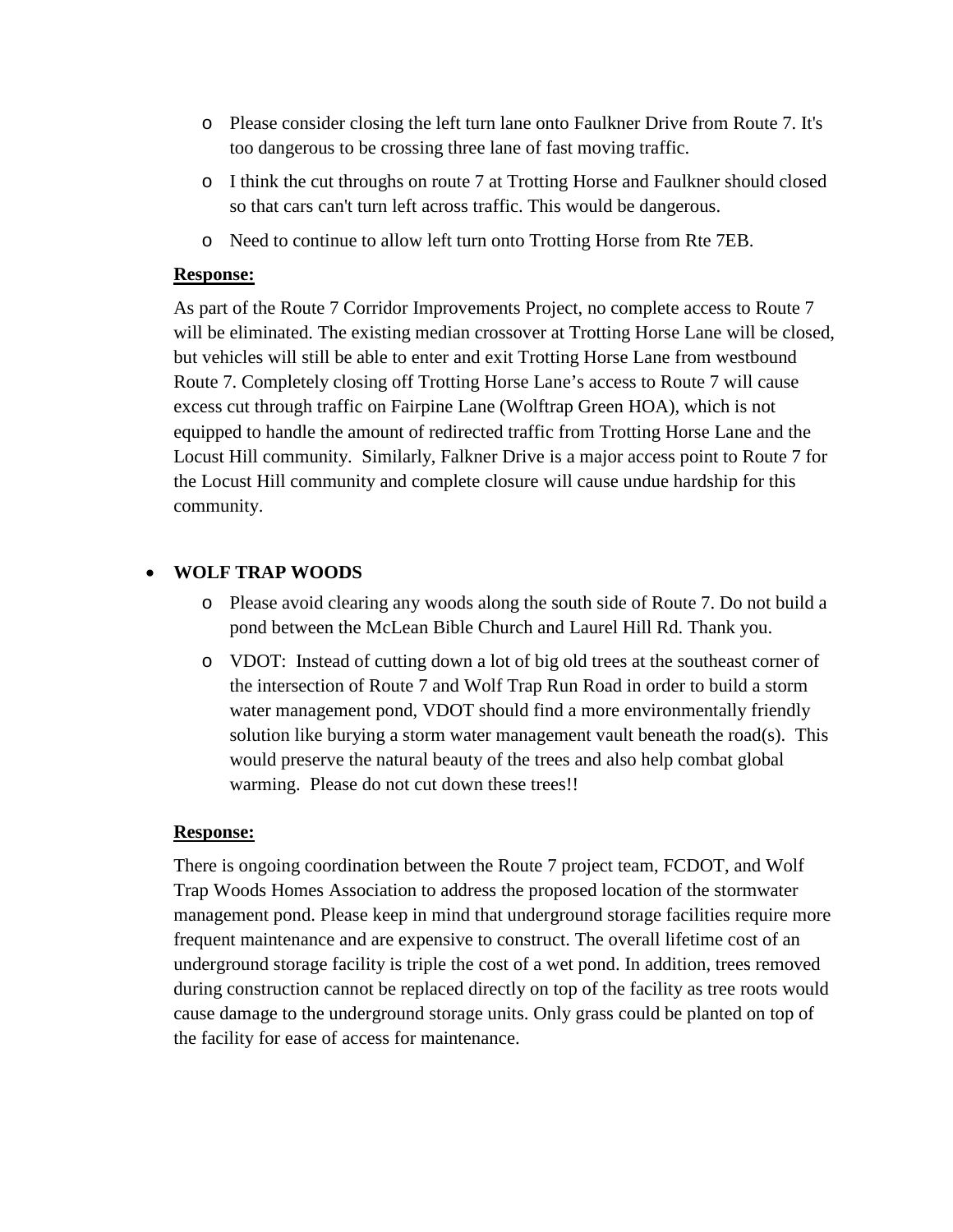#### • **TOWLSTON MEADOW/ATWOOD ROAD**

- o The planned stormwater management pond at Towlston Rd will have a significant negative impact on our community and property values by eliminating one of the community's only green spaces. The location already requires significant piping to transport water runoff since the site is at a high point in the area; I urge construction of alternative sites (such as the northeast corner at Towlston & Rt 7 currently unused) that would minimize impact to residents at comparatively little cost – the marginal addition of extra pipes into an outfall zone already heavily reliant on piping. We are also concerned that the sound study determined no impact between Stokley & Towlston when properties on the west side of Stokley equidistant from Rt. 7 as homes on the east side were deemed affected.
- o First. Thank you for all the community outreach VDOT has provided. Second: Please consider the significant negative impact on TMCA if you remove our open field and install a stormwater management pond (Outfall 10). Please consider an alternative location such as the NE corner of Towlston & Rt. 7. We purchased our house in 2010 because of that green space because our lot backs up to that common area. The proposed stormwater management pond will have a negative impact on our property value and to the rest of the homes that share that green space. Additionally our TMCA homeowners will all lose the benefit of this common area which is used frequently. Third: We are concerned about the lack of a sound wall between Stokley and Towlston. Fourth: Please consider making improvements to Atwood Dr. Much traffic will be diverted to Atwood from our neighborhood because of the changes to Stokley. Atwood is dangerously narrow with limited visibility. Thank you for your consideration.
- o 34 comments received regarding the above issues.
- o I'm concerned that Atwood Drive remains a dangerously narrow street with bad visibility. There will be no other option for people to turn left out of our neighborhood because the plans suggest Stokley will be right turn only.
- o We would like to note the current (as of early 2016) lack of improvements planned for Atwood Drive between Robnel Place and Route 7. Because Stokley will become a right in, right out only street, much of the neighborhood traffic will be diverted to Atwood, which is a significantly narrower road with worse sightlines. Understanding that regulations require minimum distances for right and left turn lane cutouts which may make maintaining Stokley as left and right impossible, we ask that VDOT consider possibilities for ensuring that ingress and egress to the communities served by these roads is safe.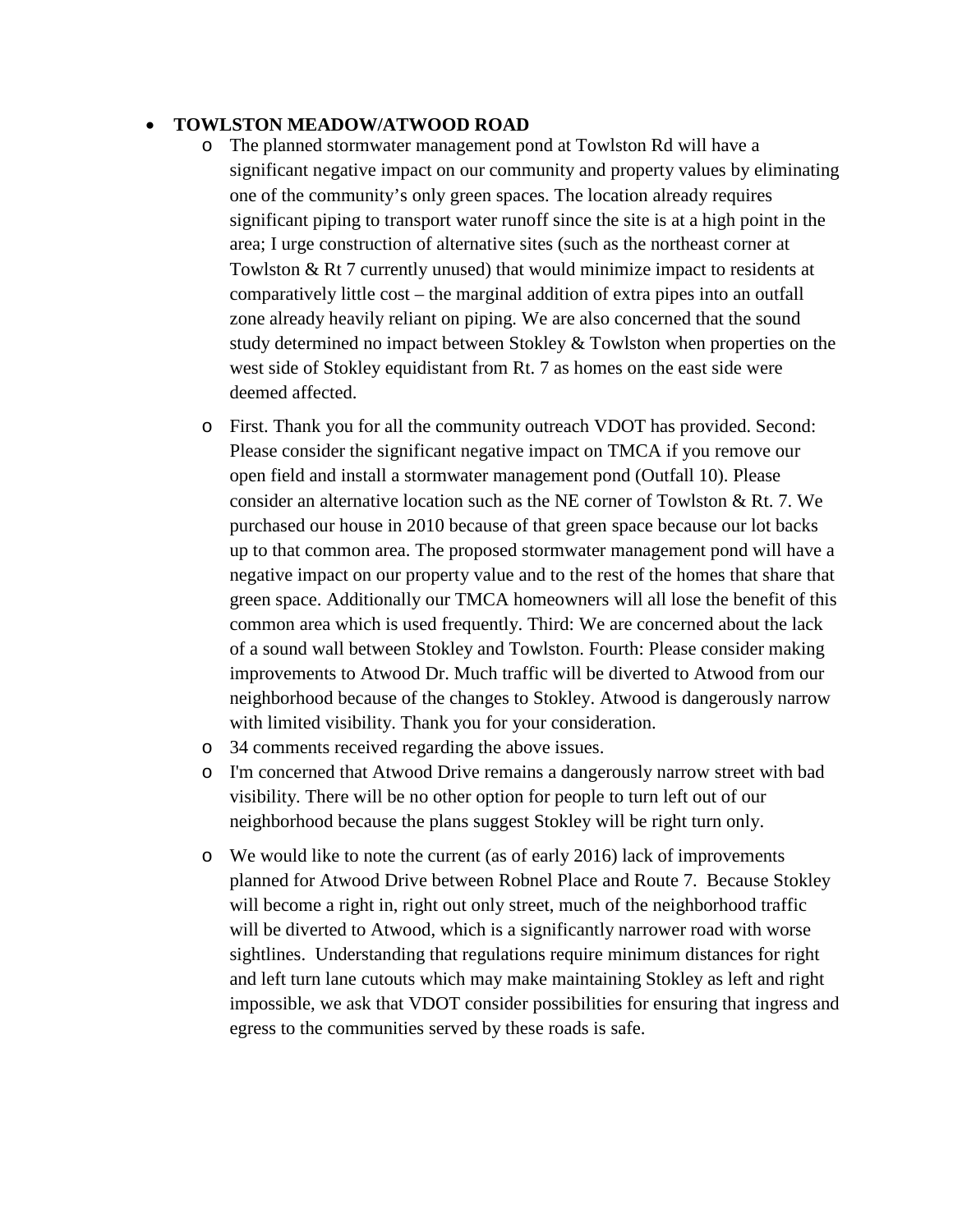Previously we had assumed the soil on the Covance property in the northeast quadrant of the intersection of Route 7 and Towlston Road was contaminated due to the previous use of the property by Hazelton Labs. Therefore this location was not considered as a viable option for a SWM pond. After meeting with the Towlston Meadow HOA on February 4, 2016, we directed our Environmental section to evaluate the portion of the Covance property for levels of contamination. This area was evaluated and found to have low lead levels which allowed us to move the pond from the southwest quadrant (Towlston Meadow HOA) property to the northeast quadrant (Covance property). The new location of the stormwater management pond has been incorporated into our design.

The documentation concerning Noise Walls presented at the Public Information meeting was the Draft Preliminary Noise Analysis. The project team is working on further analysis, the results of which will be presented at the Public Hearing scheduled for late fall this year.

Due to the length of the left turn lane required to access Towlston Road, Atwood Road is necessary as the new main entrance off Route 7 for the communities along Stokley Way. Our designers are currently evaluating the feasibility and cost to bring Atwood Road up to current standards in order to handle the redirected traffic from Stokley Way.

A separate meeting will be set up with Tolwston Meadow HOA to discuss these issues.

# • **WATER POINTE LANE/CIRCLE**

- o Please conduct another noise study with receptors at different locations along our area. We are aware that VDOT and your consultants are still in the preliminary stages. We appreciate your attention and acknowledgement of our community input to this important matter.
- o I am very concerned that our neighborhood was not selected for a sound barrier as part of the expansion project, while the neighborhood just east of ours was. Several of the homes in our neighborhood are as close to Route 7, if not closer, than these other homes who will receive the benefit of a sound barrier.
- o I am writing you to voice my disappointment and strong opposition to the design assumptions you have made for the Route 7 Widening Project regarding noise abatement walls. I can assure you that the noise levels have been generally increasing every year I have lived here with no physical increase in the capacity of Route 7. There is no doubt this expanded road will carry significantly more